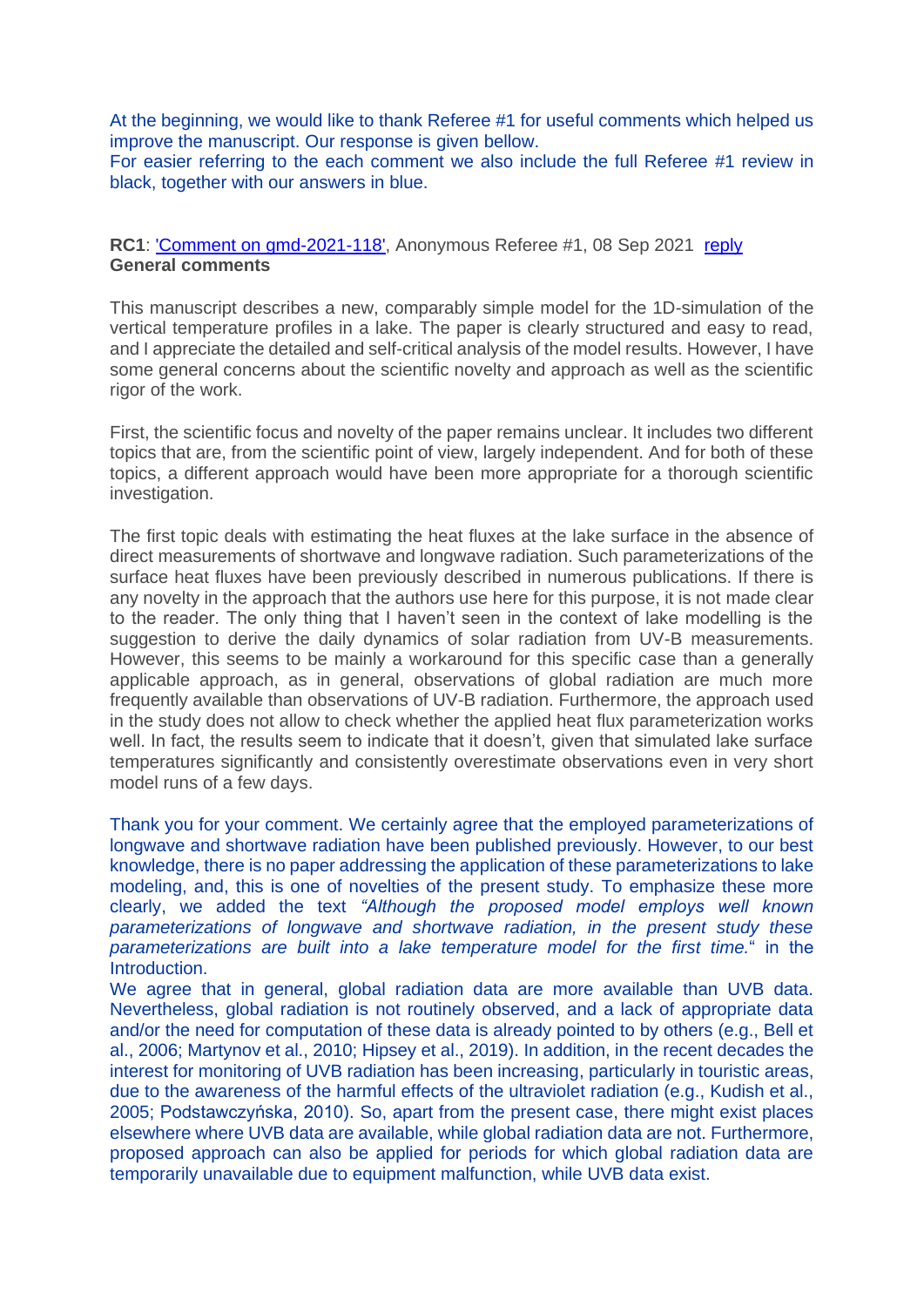Based on Reviewers' Specific comment regarding Equation 22 we assumed a constant value for the light extinction coefficient ( $\lambda e = 0.1$  as in Henderson-Sellers, 1986). This resulted in significant improvement of the model results as shown in more details in the revised manuscript.

Nevertheless, to better assess proposed model performance, in the revised manuscript we added a new section "6 Comparison with other models", where we compare SIMO model results with the results of two other, more complex models (GOTM and SCHISM). It is shown that departures of modeled values from observations at the lake surface are comparable for all three models and that SIMO even outperforms the other models in some periods, especially SCHISM. The results are also shown in the table and figure below.



*Figure 1: Comparison of performance measures for SIMO, GOTM and SCHISM for the period from 01.01.-27.12.2019.*

| <b>Performance</b><br>measure | Unit                     | <b>Model</b> |             |               |
|-------------------------------|--------------------------|--------------|-------------|---------------|
|                               |                          | <b>SIMO</b>  | <b>GOTM</b> | <b>SCHISM</b> |
| <b>RMSE</b>                   | $\circ$ C                | 1,48         | 1,85        | 3,91          |
| <b>Bias</b>                   | $\circ$ C                | 0,85         | 0,35        | $-3,34$       |
| <b>MAE</b>                    | $\circ$ C                | 1,18         | 1,53        | 3,37          |
| <b>MaxAE</b>                  | $\circ$ C                | 3,96         | 4,41        | 8,24          |
| <b>Original IA</b>            | $\overline{\phantom{a}}$ | 0,99         | 0,99        | 0,92          |
| <b>Modified IA</b>            | $\overline{\phantom{a}}$ | 0,90         | 0,88        | 0,72          |
| <b>Refined IA</b>             | $\overline{\phantom{a}}$ | 0,90         | 0,87        | 0,72          |

**Table 1 Comparison of performance measures for SIMO, GOTM and SCHISM for the period from 01.01.-27.12.2019.**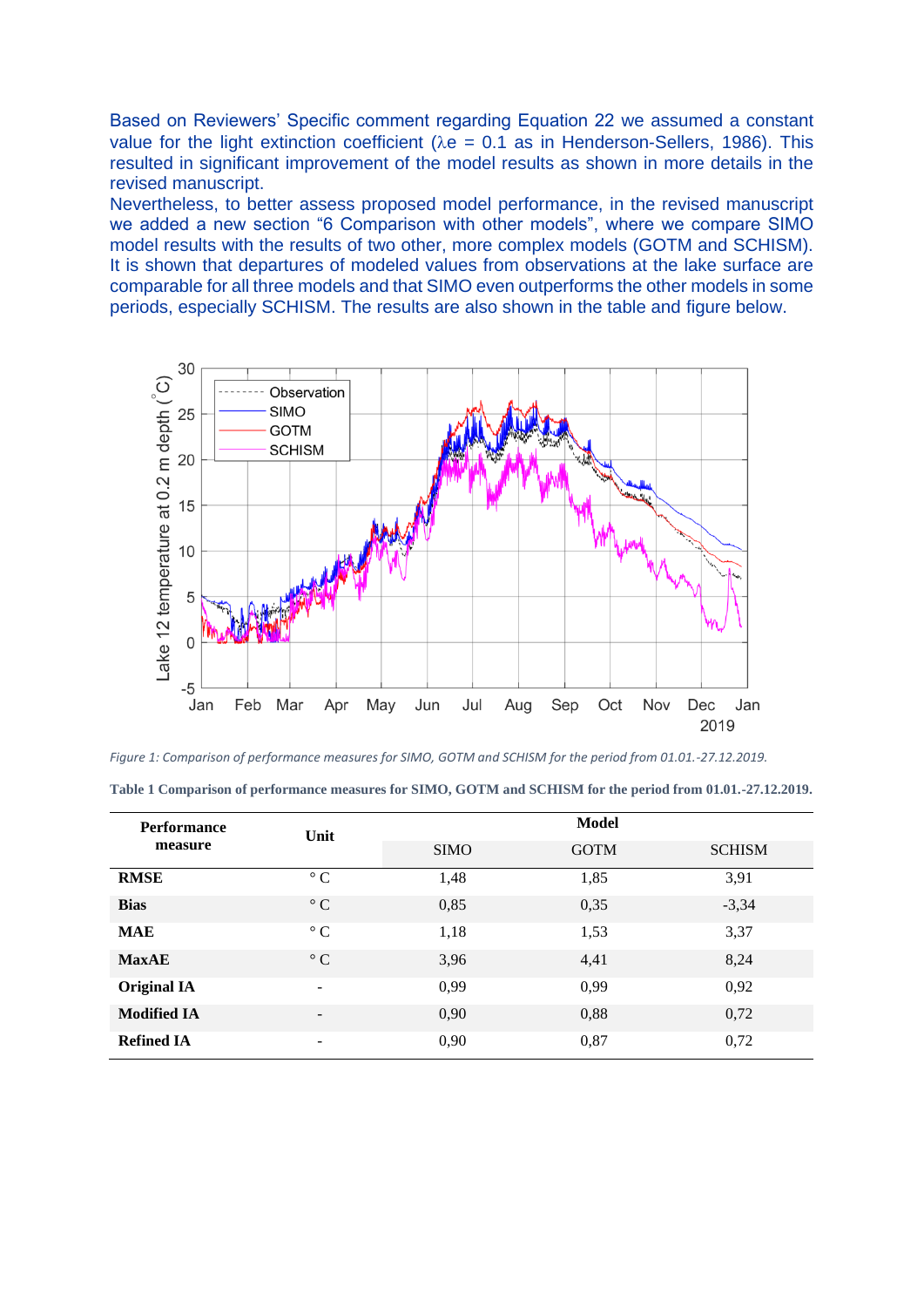The second topic is the temperature model for the given lakes. Again, it is not clearly pointed out what is new about the modelling approach. The model seems to be mostly taken from the paper of Sun et al. (2007) with the addition of a turbulent term. And also here, the approach of the study doesn't really allow to assess how well the model works. This would probably be done best by comparing the simulations with those of other models forced with the same surface heat fluxes, which might then allow to assess to what extent the relatively large discrepancies between simulations and observations are caused by the surface heat flux parameterization and by the actual lake model.

The following text has been added in the introduction: *"Although the proposed model employs well known parameterizations of longwave and shortwave radiation, in the present study these parameterizations are for the first time built into a lake temperature model. Furthermore, in comparison with the model of Sun et al. (2007), the present model does not neglect the turbulent diffusion for small lakes."*

To assess how well proposed model simulates lake temperatures, we compared lake temperatures simulated by SIMO model with those simulated by two more complex models as described in our response above and in the new section "6 Comparison with other models".

Second, the model description and the equations contain several errors that are described in the following detailed comments. I did not check all equations in detail, but some things are clearly wrong. Some of the errors are probably only typos in the text or errors when creating the figures, but others might also be wrong in the model formulation.

Thank you for drawing our attention to typos and errors (luckily, only in equations, while in the model code these were correct). In the revised version these are corrected as stated in our responses to Specific comments.

In addition, we corrected former Eq. 18 by changing  $(2\omega_s)^2$  to  $(2\omega_s^2)$ . We also added the albedo term in the light extinction equation (Eq. 20, former Eq.21), which was omitted in the submitted version of the manuscript (but was correctly used in the code).

For these reasons, I cannot recommend to accept publishing this paper in Geoscientific Model Development in its present form.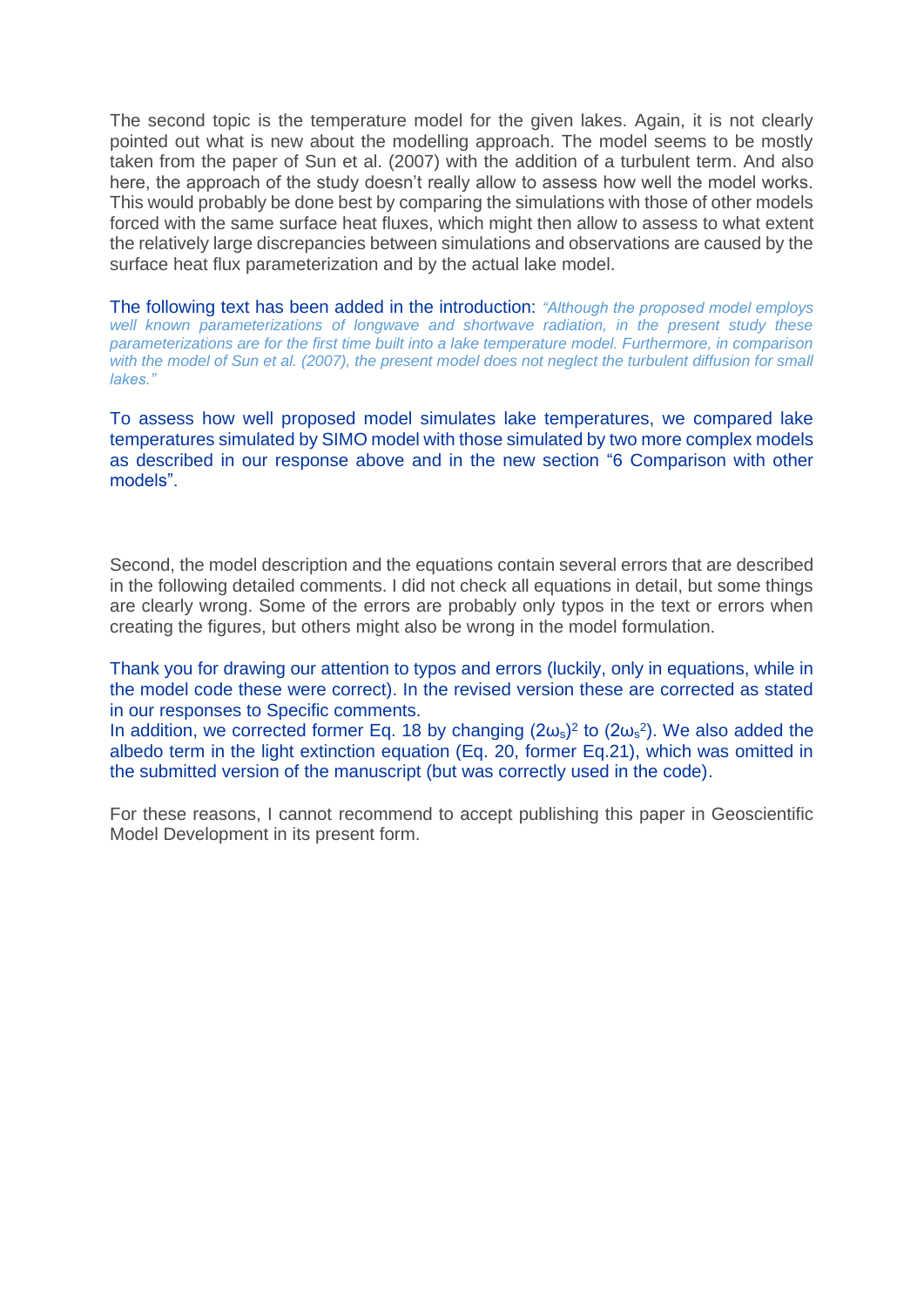## **Specific comments**

[1] Line 15: I don't think that it is clear for the reader here what is meant with "a sensitivity analysis of the simulation length"

The sentence has been reformulated to: *"The model performance was evaluated for simulation lengths from 1 to 30 days."*

The explanation in chapter 4 was also expanded: *First, a sensitivity analysis was performed to assess the dependence of the model performance on the simulation length. A simulation run was initiated in every hour of the periods with available data and each was run for up to 30 days. Predicted water temperatures and vertical temperature gradients obtained in each simulation after certain amount of simulation time (from 1 to 30 days) were compared with the corresponding observed values.*  We hope that makes it clearer.

[2] Study area: it would be easier for the reader to have the lake properties in a table rather than in the text.

Thank you for your suggestion. A table containing the lake properties has been created.

[3] Figure 3: is there any specific reason for using J/m2/h rather than the standard W/m2 for UV radiation?

The unit has now been switched to  $W$  m<sup>-2</sup> as suggested.

[4] Line 149: check the usage of phi, there is capital phi in the text and small phi in the equation. Small phi is also used for latitude and capital phi later for the surface heat flux. Please use consistent and unique symbols.

Thank you for noticing. The usage of  $\Phi$  has been checked and corrected. In addition, the error in the interpretation of  $\Phi$  in former line 149 is corrected. Now it is stated the  $\Phi$ represents the heath flux instead of the heat source.

[5] Equation (2): I don't know the source of that equation, as Sun et al (2007) don't give a reference for it, but for high temperatures, the density calculated with this equation seems to be quite far from other standard equations that are usually applied in lake and ocean models (e.g., Chen and Millero or IES-80).

Thank you for your suggestion. The figure bellow shows the water density with respect to the its temperature calculated according to the equation from Sun et al. (2007) and from Chen and Millero (1986) assuming the salinity equals 0. Although we don't expect significant effect on the results we accept the suggestion and we adopted the Chen and Millero (1986) equation.

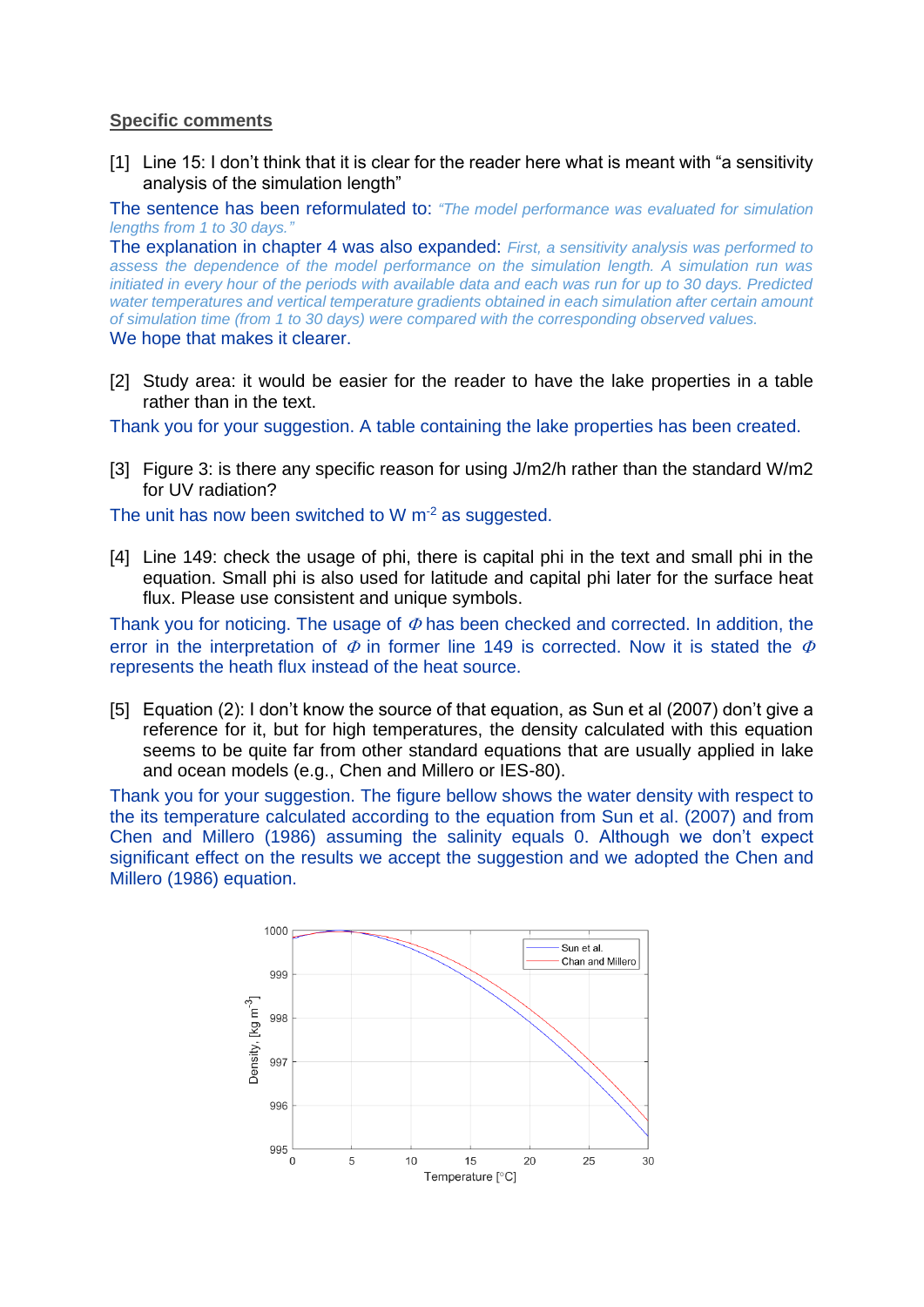[6] Equation (3): I think there is a factor z missing in the equation.

Thank you for noticing. The equation has been corrected. Please, note that the mistake was present only in the text and not in the code.

[7] Line 169: I don't think it makes sense to neglect turbulent transport even in lakes shallower than 10 m. This is usually one of the main drivers determining the surface mixed layer depth (e.g. Monismith and MacIntyre, 2009, https://doi.org/10.1016/B978- 012370626-3.00078-8 ).

Thank you for your suggestion. The text has been modified accordingly. The paragraph referring to the suggestion of Sun at el. (2007), that for shallow lakes turbulent transport can be neglected, has been removed. The claim was perhaps not entirely correct, as it is not the depth that is the crucial factor but the lake area. Even Monismith and MacIntyre (2009) come to a conclusion that large lakes have deeper mixed layers and that for small temperate lakes the deepening of the mixed layer is dominated by heat loss (a convenient example is shown in Figure 11). An exception are very shallow polymictic lakes where strong stratification doesn't develop.

Nevertheless, please note that turbulent thermal diffusion was already taken into account in the code.

[8] Chapter 3.1.1: It is not clear from the text how exactly the chosen approach accounts for the effect of cloudiness on surface downward solar radiation.

Cloudiness is indirectly taken into account. Winslow et al. (2001) found there is an inverse, almost linear relationship between humidity and daily transmittance. In former eq.(11) *Stopτcs* represents the surface solar radiation in clear sky conditions and the factor *D(1 βe*s*(T*min*)/e*s*(T*max*))* (in the new version we switched *e*s*(T*min*)/e*s*(T*max*)* to *rh<sup>T</sup>*max as we realized it is more convenient) accounts for the cloudiness. The text has been changed as follows:

*According to Winslow et al. (2001), the daily solar irradiance at the Earth's surface is equal to*

$$
S_{surf} = \tau_{cf} D \left( 1 - \beta_s rh_{\tau_{\text{max}}} \right) S_{top}
$$

,  $(1)$ 

*where S<sub>surf</sub> is the total daily solar irradiance at the surface (J m<sup>-2</sup> day<sup>-1</sup>), τ<sub>cf</sub> is the cloud-free atmospheric transmittance, β<sup>s</sup> is an additional parameter required to introduce variation between sites, rhTmax is the relative humidity at the daily maximum air temperature (* $T<sub>max</sub>$ *), and*  $S<sub>top</sub>$  *is the total daily solar irradiance at the top of the atmosphere (J m-2 day-1 ).* 

*...*

*From Eq. [\(1\)](#page-4-0), τcf Stop is the maximum cloud free value of Ssurf. The effect of cloudiness is indirectly taken into account by introducing the factor (1-βsrhTmax), based on the finding that the solar irradiation from sunrise until the maximum daily air temperature is reached (Ssurf\_Tmax), is proportional to the relative humidity at that moment. The factor D=Ssurf/Ssurf\_Tmax is introduced to account for the surface solar irradiation from when the air temperature reaches its daily maximum until sunset. D is calculated assuming that the air temperature reaches its maximum around 3pm:*

$$
D = \left[1 - \left(\omega_s - \pi/4\right)^2 / \left(2\omega_s^2\right)\right]^{-1}.
$$
 (2)

<span id="page-4-0"></span>

[9] Equation (12): I think this should be 6.11 not 0.611 if the unit of the vapor pressure is hPa (=mbar). It is correctly implemented in the code, although the wrong unit is given there (Pa instead of hPa).

Thank you for noticing. The typo in the text has been corrected.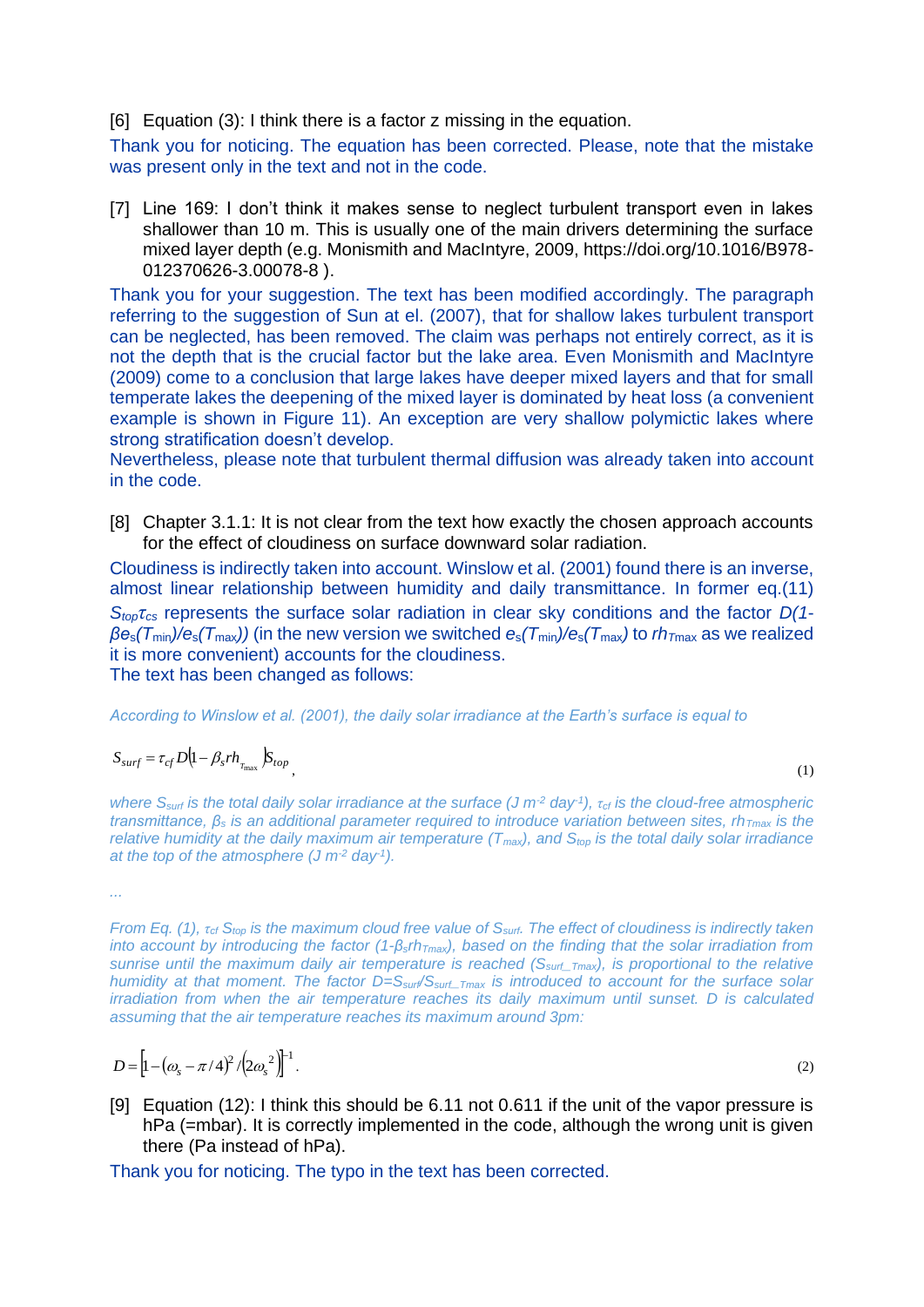Please note that the unit in the code [Pa] is actually correct as the expression from former equation (12) is multiplied by 100 so the result in the code really is in [Pa]. The reason for doing this is our tendency to do all the calculations in the basic SI system units.

[10] Line 227: difference in day length between what and what?

Thank you for your comment. This was obviously poorly explained in the text. The additional explanation has already been presented in the answer of comment [8]. Further graphical representation can be found in Fig. 2 of Winslow et al. (2001)

[11] Equation (22): the function of light transmission as a function of depth was somehow derived by Wu et al. based on a relationship between Secchi depth and lake depth of a range of Swedish lakes by Hakanson (1995). That means, the information of surface clarity (Secchi depth) as a function of total lake depth for a range of lakes is transferred to a function of lake clarity within a specific lake as a function of depth. In my opinion, this does not make sense. If no Secchi depth measurements or other clarity information is available for the studied lakes, I think it is preferable to use a constant default value for clarity.

We really appreciate this suggestion. We decided to adopt the arctangent model shown in Henderson-Sellers (1986) and found out that the model we previously used significantly overestimated the light extinction. As this is probably the most important process, it is not surprising that this has brought a significant improvement to the model performance. We are truly grateful and thankful for your comment!

The following has been changed/added to the text:

*The net shortwave radiation reaching a particular depth is calculated using the arctangent model from Henderson-Sellers (1986):*

$$
S_n(z) = (1 - \alpha)S \exp\left(-K_1 z\right) \left[1 - K_2 \tan^{-1}(K_3 z)\right],
$$
\n(3)

*where*  $S_n(z)$  is the net shortwave radiation at water depth z (W  $m^2$ ),  $\alpha$  = 0.06 is the water surface albedo *and*  $K_1$ ,  $K_2$  *and*  $K_3$  *are empirical constants.*  $K_1$  *corresponds to the light extinction coefficient*  $\lambda_e = 0.1$ *(value of 0.1 is appropriate for clear oligotrophic lakes). K<sup>2</sup> is calculated as* 

$$
K_2 = 2\left[1 - \left(1 - \beta\right)\exp\left(\lambda_e z_A\right)\right] / \pi \tag{4}
$$

*where β* = 0.4 accounts for the absorption in the surface layer and z<sub>A</sub> = 0.6 m is the depth of the surface *absorption layer, where the exponential decay starts. The third parameter, K<sup>3</sup> = 4, is not a direct function of λ<sup>e</sup> and β, but it is a measure of the rapidity of falloff with depth in the upper layers.*

[12] Equations (23) and (26): I think the first epsilon is redundant in both these equations. Furthermore, reflection of the longwave radiation at the lake surface of about 3% of longwave radiation is neglected (e.g. Henderson-Sellers, 1986, https://doi.org/10.1029/RG024i003p00625). Randomly, these two things (neglecting 3% removal and adding an epsilon factor of 0.96) more or less cancel each other.

This is not a serendipitous coincidence. Generally, emissivity  $+$  reflectivity = 1, so the first epsilon in Eq. (23) and (26) actually refers to the value (1-reflectivity). Corresponding explanation has been added in the text:

*As direct measurement data of longwave radiation by pyrgeometers are not routinely available, longwave radiation may be calculated using the following formula:*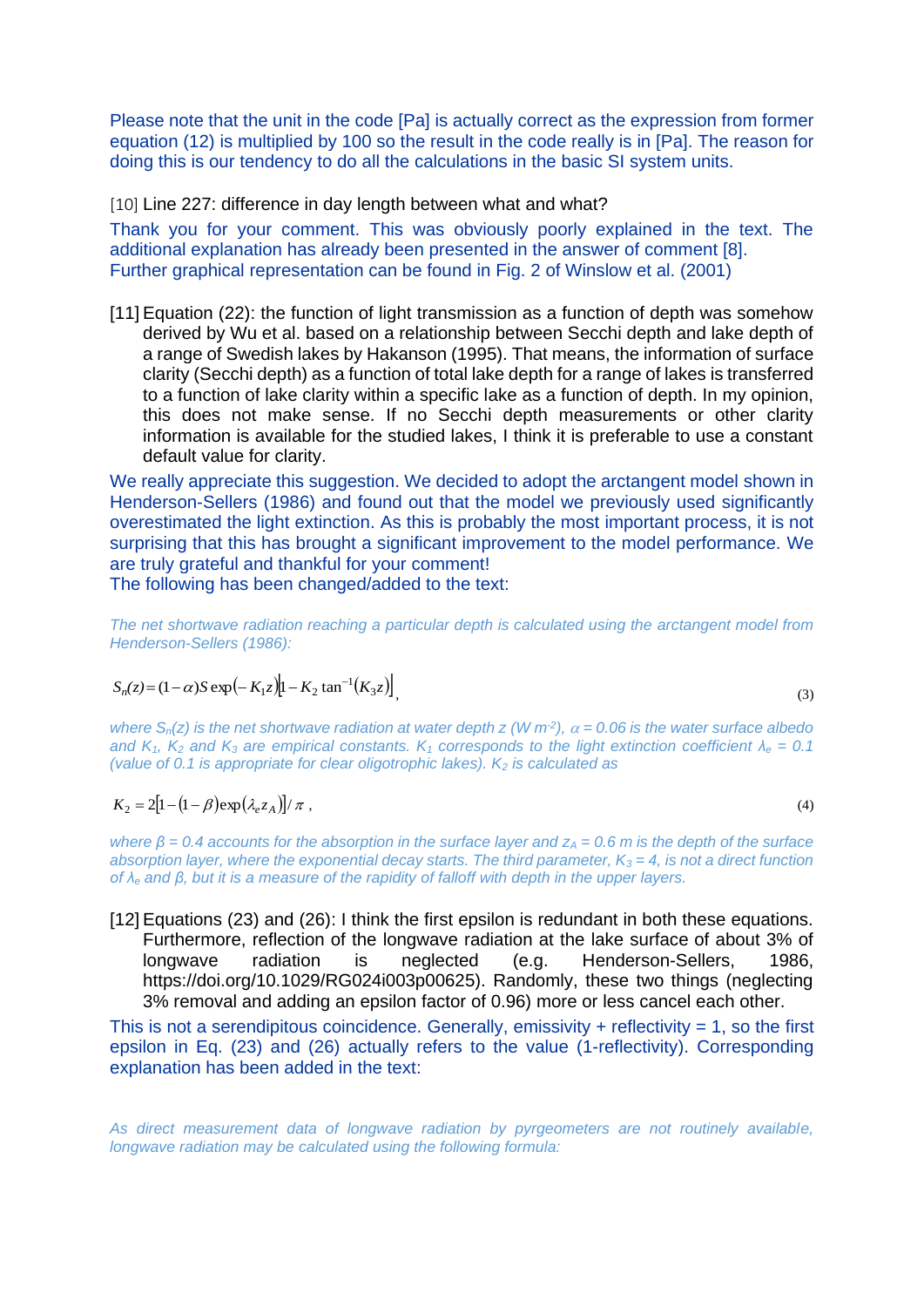$L_n = (1 - r)L_a^{\downarrow} - L_s^{\uparrow} = \varepsilon \Big[ \varepsilon_a \sigma (T_a + 273.15)^4 \Big] - \varepsilon \sigma (T_s + 273.15)^4$ 

*where r is the water reflectivity for longwave radiation, ε and ε<sup>a</sup> are the emissivities of the lake surface and the atmosphere, respectively, T<sup>s</sup> is the water surface temperature (°C), T<sup>a</sup> is the air temperature at 2 m height (°C), and σ = 5.67x10-8 W m-2 K-4 is the Stefan-Boltzman constant. The emissivity of water is assumed to be 0.96 (e.g., Sun et al. 2007) and the typical relation*  $r + \varepsilon = 1$  *is used in Eq. [\(5\)](#page-6-0).* 

[13] Lines 260 ff: In Crawford and Duchon (1999), f was defined as 1 minus the ratio of observed radiation to clear-sky radiation. This never reaches zero because even at 100% cloudiness, significant radiation remains. Does this have any implications for how the model is applied here?

Thank you for this comment. In the submitted version of the code we did use a simplified version where f directly equaled the cloud cover value (going from 0 to 1). However, in the new version we improved the calculation and use the cloud fraction term (clf) calculated according to Eq.(3) from Crawford and Duchon (1999). The only difference is that instead of the observed radiation we use the previously estimated value (former eq (11)). This is especially convenient as we no longer need the cloud cover as input data. The text has been expanded accordingly:

*Assuming that the emissivity of the water droplets in the clouds is approximately equal to one, Crawford and Duchon (1999) calculate the total atmospheric emissivity as follows:*

$$
\varepsilon_{\rm a} = (1-f)\varepsilon_{\rm ac} + f
$$

*where f is the cloud fraction term defined using the ratio of the estimated surface shortwave radiation and surface clear-sky shortwave radiation:*

$$
f = 1 - S_{surf} / (\tau_{cf} S_{top}),\tag{7}
$$

*For clear sky conditions, the cloud fraction term equals 0. However, since the ratio of the surface solar irradiance to the clear-sky irradiance never reaches zero, the cloud fraction term never reaches the theoretical maximum of 1 even in total cloud cover conditions. Note that even though the model will be run with a time resolution of one hour, the daily mean atmospheric emissivity will be used.* 

[14] Chapter 3.1.4: I don't think this approach is correct. Assume  $T_{\text{prec}}$  is equal to the lake surface temperature. Then the precipitation does not change the lake surface temperature. But in the model it does increase the temperature.  $T_{prec}$  should probably be replaced by  $(T_{\text{prec}}-T_s)$  in the equation?

Thank you for noticing this error which was a result of one unfortunate neglecting of a term in the expression. This has been corrected both in the code and the text. The text has been changed as follows:

*Assuming the first lake layer in the numerical model gets completely mixed with the precipitation that falls during a time period Δt (s), then the temperature of that layer would equal:* 

$$
T_{1+p} = \frac{\Delta z_1 T_1 + P/(1000 \times 3600) \Delta t T_{prec}}{\Delta z_1 + P/(1000 \times 3600) \Delta t},
$$
\n(8)

where  $T_1$  and  $T_{1+p}$  represent the water temperature of the first layer before and after the precipitation *has been introduced in it (°C), Tprec is the precipitation temperature (°C), Δz<sup>1</sup> is the thickness of the first layer (m) and P is the hourly precipitation (mm*  $h^{-1}$ *). The heat flux brought in by precipitation*  $H_p$  *(W m<sup>-2</sup>) can then be calculated as:*

<span id="page-6-0"></span>(6)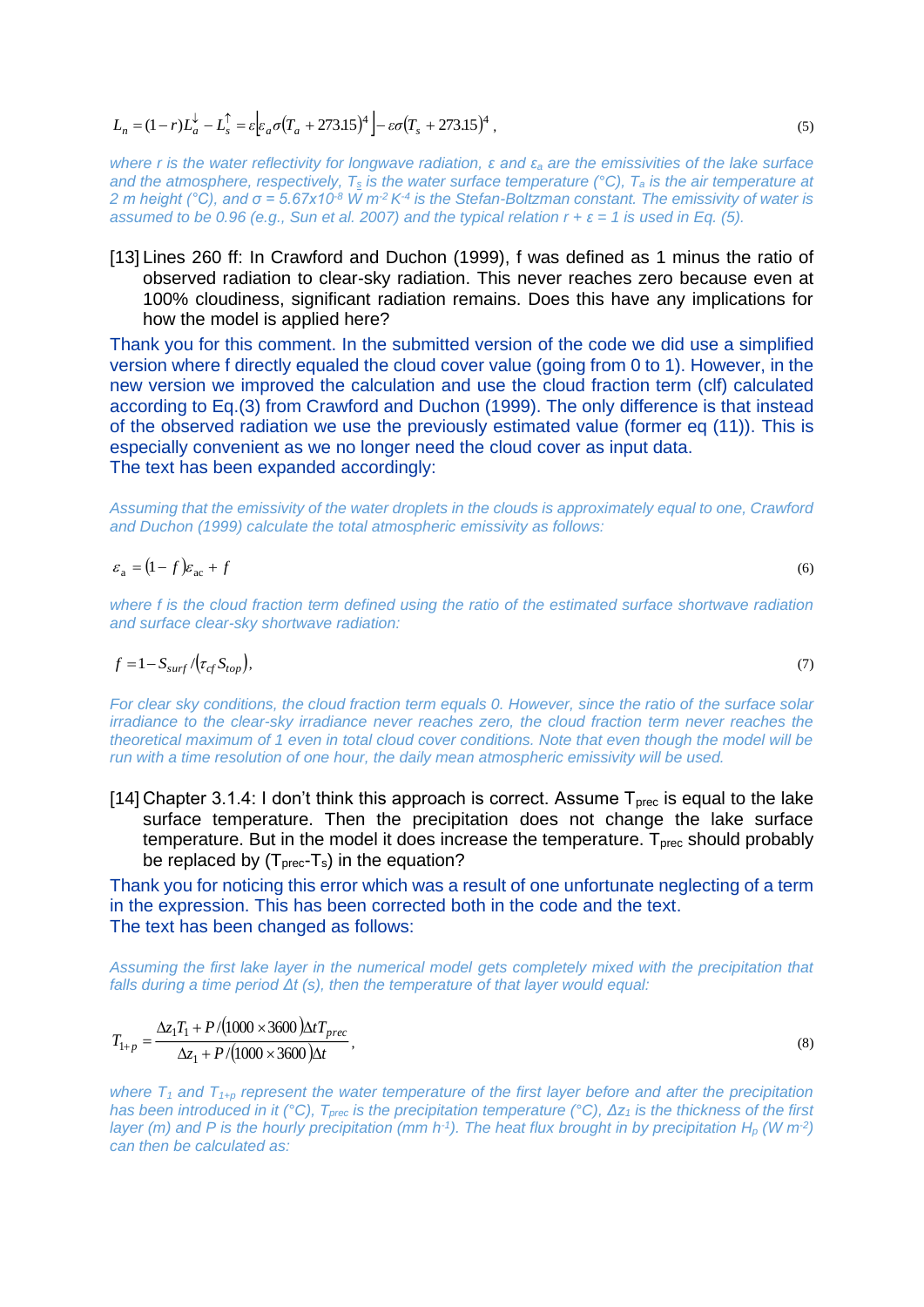$$
H_p = \frac{1}{\Delta t} [\Delta z_1 + P(1000 \times 3600) \Delta t] \rho c_p (T_{1+p} - T_1) = \rho c_p P(1000 \times 3600) (T_{prec} - T_1).
$$
\n(9)

*Since Tprec was not available, the air temperature was used instead.*

[15] Line 320: The implicit Euler method is unconditionally stable, but it can still lead to significant errors if the time step is too large. A time step of one hour seems comparably long for this model, where the forcing data can change quite strongly from hour to hour. Did you check whether the solution would be significantly different with a shorter time step?

Unfortunately, the time resolution of our meteo data is 1h. It would definitely be interesting to check what would happen with the solution if shorter time step is used. However, in our opinion, we do not expect significant differences, due to the inertia of the system.

[16] Figure 5: There is something wrong here. The theoretical upper limit of the shortwave heat flux is the solar constant of 1368 W/m2, the typical upper limit of observed surface solar radiation is about 1000 W/m2. The July peak in the figure is 20'000 W/m2.

Thank you for noticing. A mistake was made only in the part of the code responsible for plotting the heat fluxes (instead of the mean, the monthly sum was shown). However, this was done for all the components which means that the graph was at least qualitatively correct, as well as the conclusions drawn from it. The graph has now been corrected.



*Figure 2 Modeled mean diurnal variations in the heat flux at the surface of Lake 12 for January (a) and July 2019 (b).*

## [17] Line 396: Add some quantitative information about the error in the onset of stratification. That is difficult to read from the figures.

## The following text has been added:

*For Lake 1, the position of the maximum temperature gradient in the metalimnion, between 12 and 16 m depth was captured even in the 30-day simulations (Fig. AError! Reference source not found.), but the temperatures in the epilimnion are significantly overestimated in the stratification period (August) in the longer runs (Figs. Error! Reference source not found. and AError! Reference source not found.).* 

For Lake 12, the difference between the predicted and observed position of the maximum temperature *gradient is within 2 m even for the 30-day simulations, but generally it is lower. Temperature overprediction is noticed in the epilimnion, especially towards the end of the year for the simulation lengths above 10 days. The stratification began on 21 March and in the 30-day simulations it was predicted on 23 March, while the convective overturn began on 06 September while in the 30-day simulation it was predicted on 10 September.*

[18] Figures 9 and 10: for which period are these measures averaged? This should be mentioned in the caption of the figures. Also, the fact that the temperature bias at the lake surface is consistently positive even in simulations of very short duration (1 day),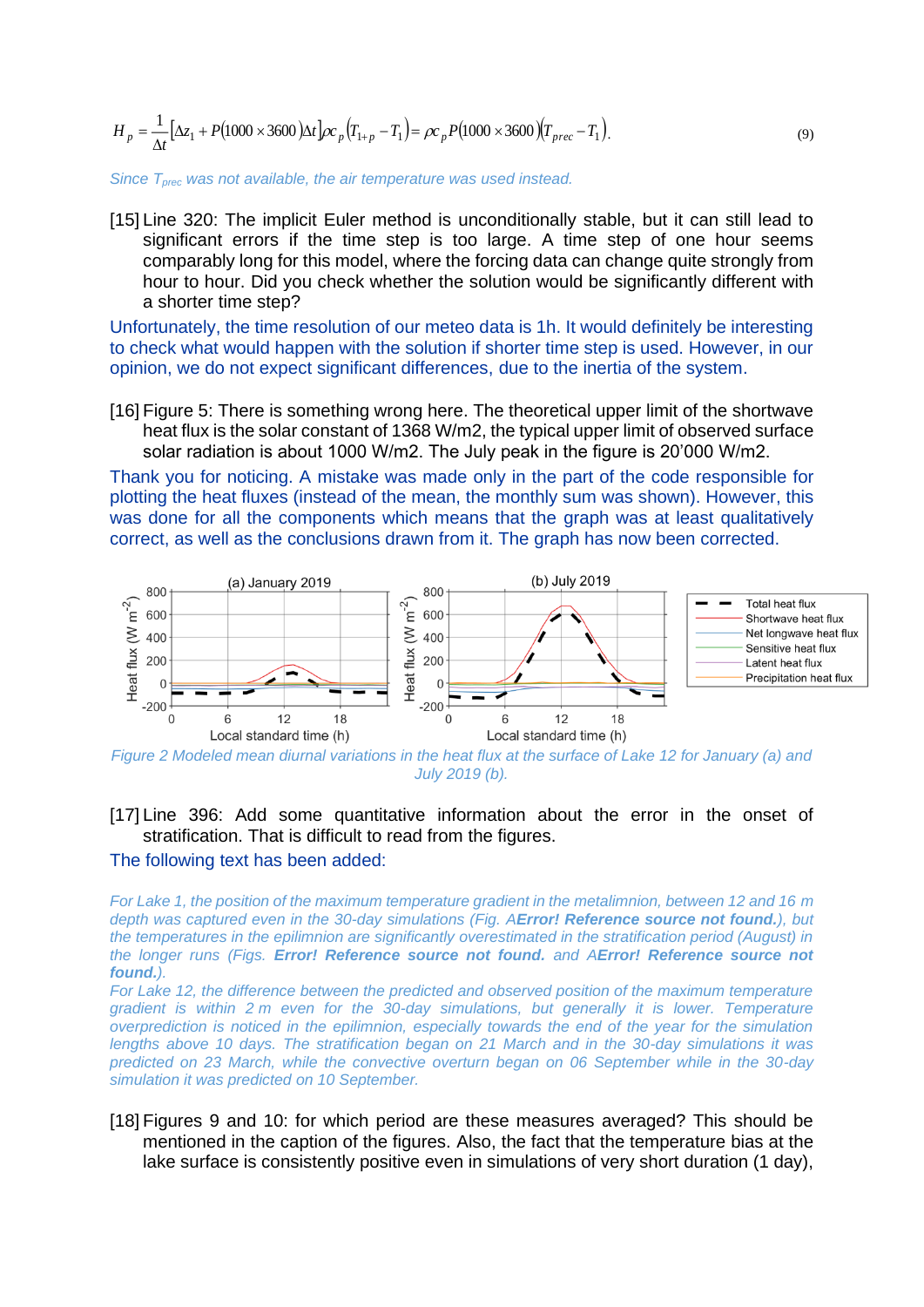seems to clearly indicate that there is something wrong with the surface heat flux parameterization (see main comment above).

Averaging periods have been added in the captions:

We agree and we do mention the surface heat flux may be one of the factors leading to the temperature bias at the lake surface. Since the major component of the net surface heat flux is the solar shortwave radiation, we did a rough check by comparing our estimations to a climatological mean for Gospić meteorological station which is the closest station for which climatological radiation data is available. Meteorological station Gospić (564 mASL) is around 40 km away from meteorological station Plitvička Jezera (579 mASL) and the region is characterized by complex orography leading to different microclimates. Furthermore we are comparing one year data to climatological data. Considering all that, no perfect match is expected. The comparison is shown in the figure below. It seems that the solar radiation was well estimated, and if anything it may be somewhat underpredicted (which is not necessary true, due to the different microclimate of the two places).



In the light of the model update regarding the light extinction model, it is our opinion that the main error was introduced trough this part of the code which is now improved.



*Figure 3 Model performance parameters for Lake 1. (calculated for all the periods with necessary data available: 6.7.-31.12.2019. and 2.7.-30.9.2020.)*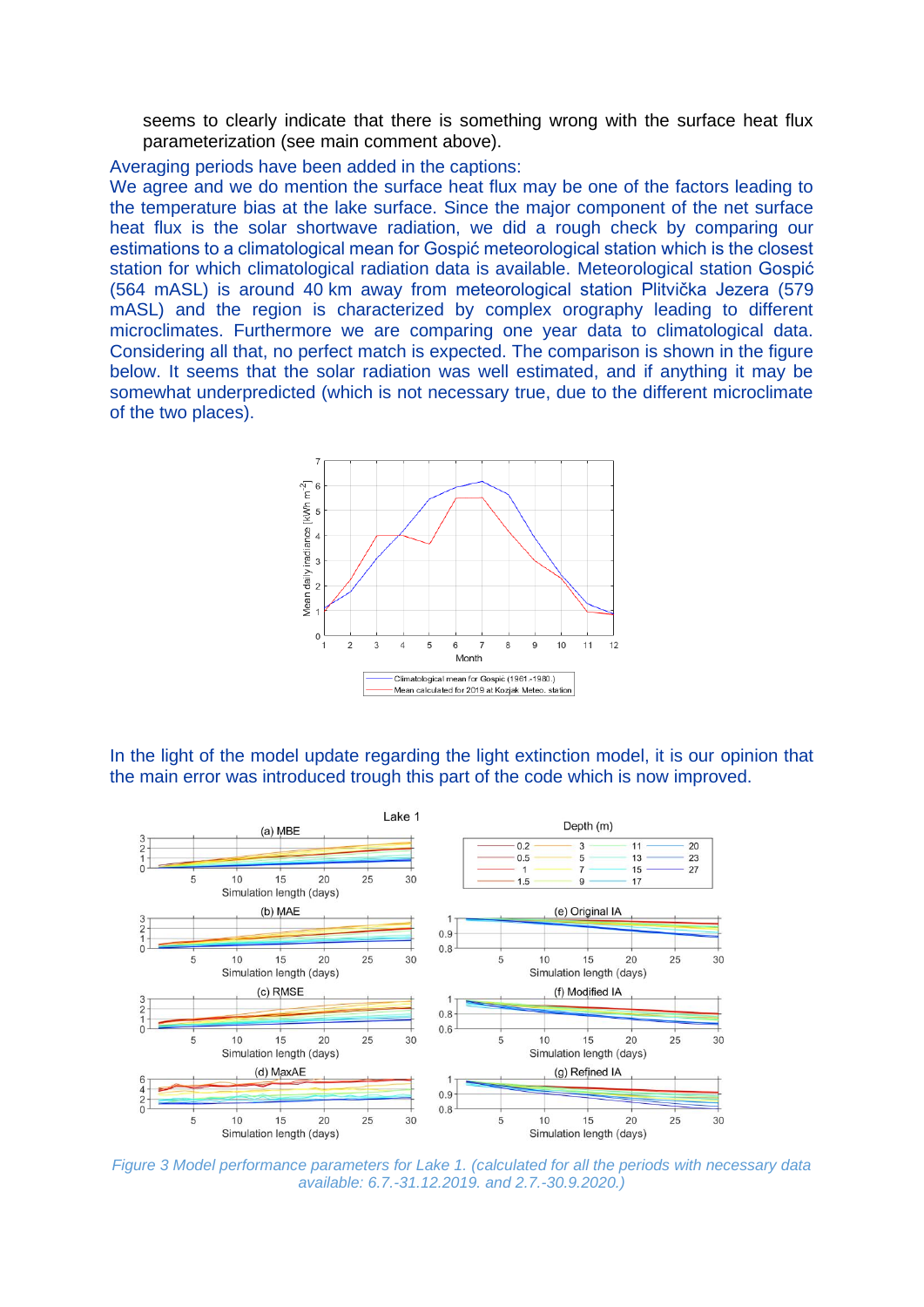

*Figure 4 Model performance parameters for Lake 12. (calculated for all the periods with necessary data available: 7.7.-4.11.2018; 1.1.-31.12.2019. and 2.7.-30.9.2020.)*

[19] Line 474: Again, some quantitative information on the error of the simulated onset and termination of stratification as well as the thermocline depth would be useful.

The following text has been added (Please note that this text corresponds to the new results and not the ones reported in the submitted version of the manuscript):

*First noticeable temperature rise and early beginning of stratification appear on March 21st in the observed data and March 18th in the predictions (Fig. 12). Significant temperature gradients exceeding 2 °C m-1 appear on June 12th, however in the predictions the maximum gradient appears at depth of around 2.5 m, while in the observations at depth of 5 m (Fig. 13). The thermocline depth increases during the summer and the maximum temperature gradient appears on September 21st at depth of 12 m and equals 2.5 °C m 1. On the same date the maximum predicted temperature gradient appears on the same depth but equals only 1.3 °C m 1. Actually, Fig. 13 shows that while the model accurately predicts the upper limit of the metalimnion it consistently overestimates its thickness which consequently leads to underprediction of the temperature gradient in it. December 6th may be considered as the point of complete end of stratification, with temperature gradients below 0.5 °C m-1. Although the predicted mixing depth is in agreement with the measured data, the overestimated epilimnion temperature consequently leads to temperature gradients of around 0.6 °C m 1 which persist until the end of the simulation. This is more clearly presented in Fig. 14 where the observed and modeled monthly profiles are shown. Here, it can also be seen how the model generally overpredicted the monthly mean lake temperatures. The discrepancies between the modeled and observed profiles were largest in the mixed layer during the fall and winter convective overturn. Nevertheless, the mixing depth was well captured. It is concluded that the modeled results satisfactorily reproduced the monthly mean profiles and their annual variation except after the convective overturn when higher temperature overestimation is observed.*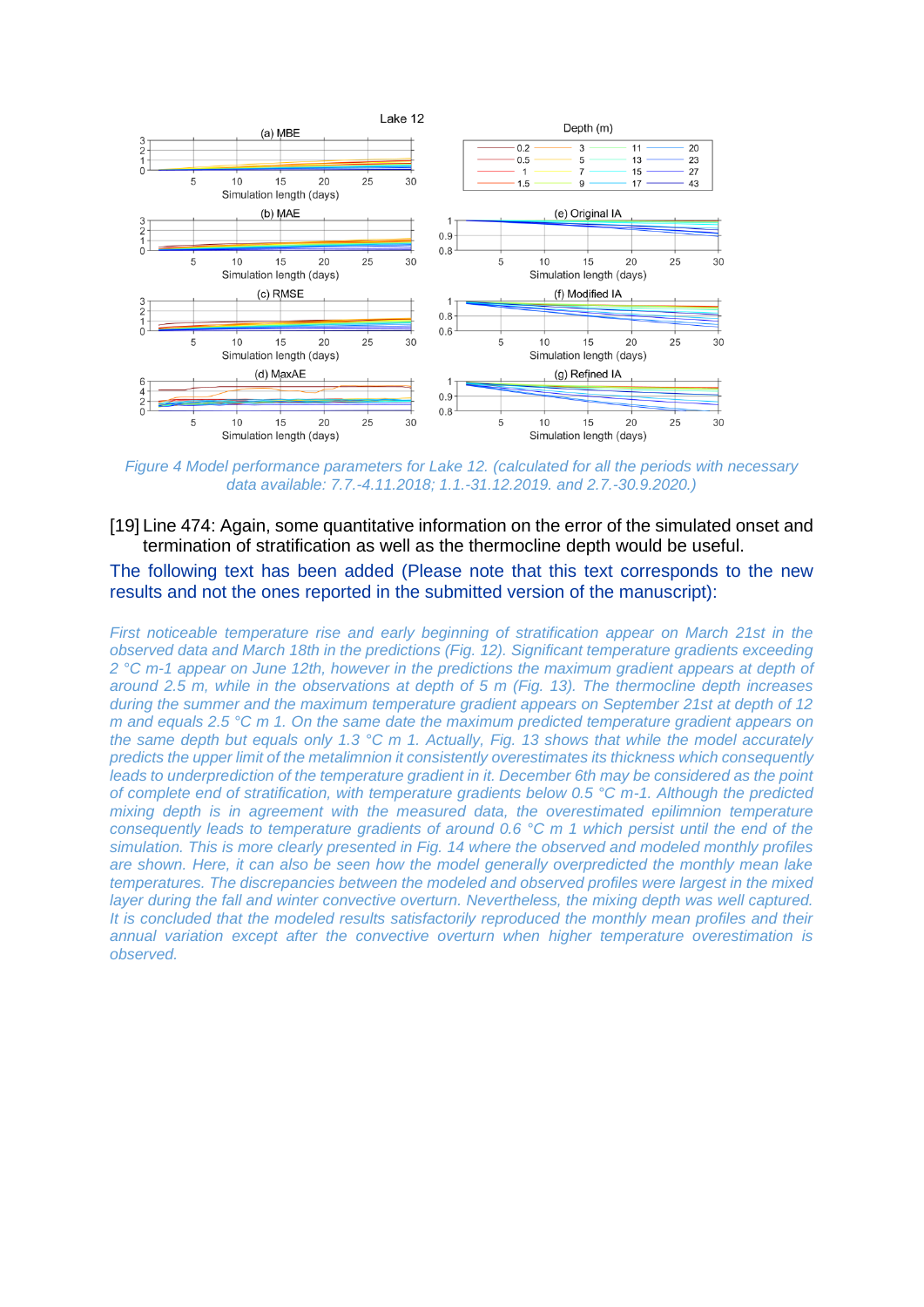- [20] Table 2: There are numerous lake modelling studies reporting quantitative errors compared to observed data. Below, some other studies that could be considered here, but there are many more:
	- LakeMIP publications: Goyette et al. (2013), [https://doi.org/10.5194/gmd-6-1337-](https://doi.org/10.5194/gmd-6-1337-2013) [2013](https://doi.org/10.5194/gmd-6-1337-2013)
	- Perroud et al. (2009), https://doi.org/10.4319/lo.2009.54.5.1574
	- Read et al. (2017),<https://doi.org/10.1016/j.ecolmodel.2014.07.029>
	- Gaudard et al. (2019), https://doi.org/10.5194/gmd-12-3955-2019
	- Moore et al. (2021), <https://www.sciencedirect.com/science/article/pii/> S1364815221001444

I understand it would exceed the scope of this manuscript to completely review this literature, but at least the formulation that there are only few studies reporting such information should be reconsidered.

We absolutely agree that there are numerous lake modelling studies reporting quantitative errors compared to observed data. What we see as a problem and what we state in the manuscript is that there is no common systematic approach to this. Namely, different studies report different performance measures, sometimes the observation periods and measurement frequency and depths are not clearly stated or measurement are too rare to represent short term variations.

We also state that "*No performance measure data referring to certain simulation lengths were found.*" We truly weren't able to find studies calculating the performance measures in relation to the simulation period using only the end results as we do (former figures 9 and 10). The available studies mainly use all the simulation results from the beginning to the end of the run.

Thank you for the suggested literature. It certainly gave us some valuable additional information. Data reported by Read et al. (2017) and Moore et al. (2021) was be added in former Table 2.

• Stepanenko et al. (2013),<https://doi.org/10.5194/gmd-6-1337-2013> (please note that the doi pointed to a Stepanenko et al. article, instead to a Goyette et al. although Goyette is one of the authors)

Stepanenko et al. (2013) do offer valuable conclusions as a model intercomparison study. However, the presented results are not directly comparably with ours. Namely, Kossenblatteer is very shallow lake (average depth 2m, max depth 5m) and it is polymictic.

The analysis is run once for the summer-autumn period and as the only measure of stratification the temperature difference between the surface and 1m depth is used. They report the bias and RMSE for the surface temperature and for the temperature difference between the surface and at 1 m depth.

• Perroud et al. (2009), https://doi.org/10.4319/lo.2009.54.5.1574

Perroud et al. (2009) focus on Lake Geneva which cannot really be characterized as small. Part of Lake Geneva (Petit Lac, max depth 76m) does mix every winter, but in the deeper part (Grand Lac, max depth 309m) complete mixing occurs rarely. In the study, a period of 10 years is analyzed. The analysis is restarted every year. However, validation is based on bimonthly vertical soundings and not on continuous measurements. The RMSE is reported for couple of models.

• Read et al. (2017),<https://doi.org/10.1016/j.ecolmodel.2014.07.029>

Read et al. (2017) analyzed 2368 temperate lakes out of which 434 had observational data that could be used to validate model performance. However, it is not made clear for what periods and water depths is the available data.